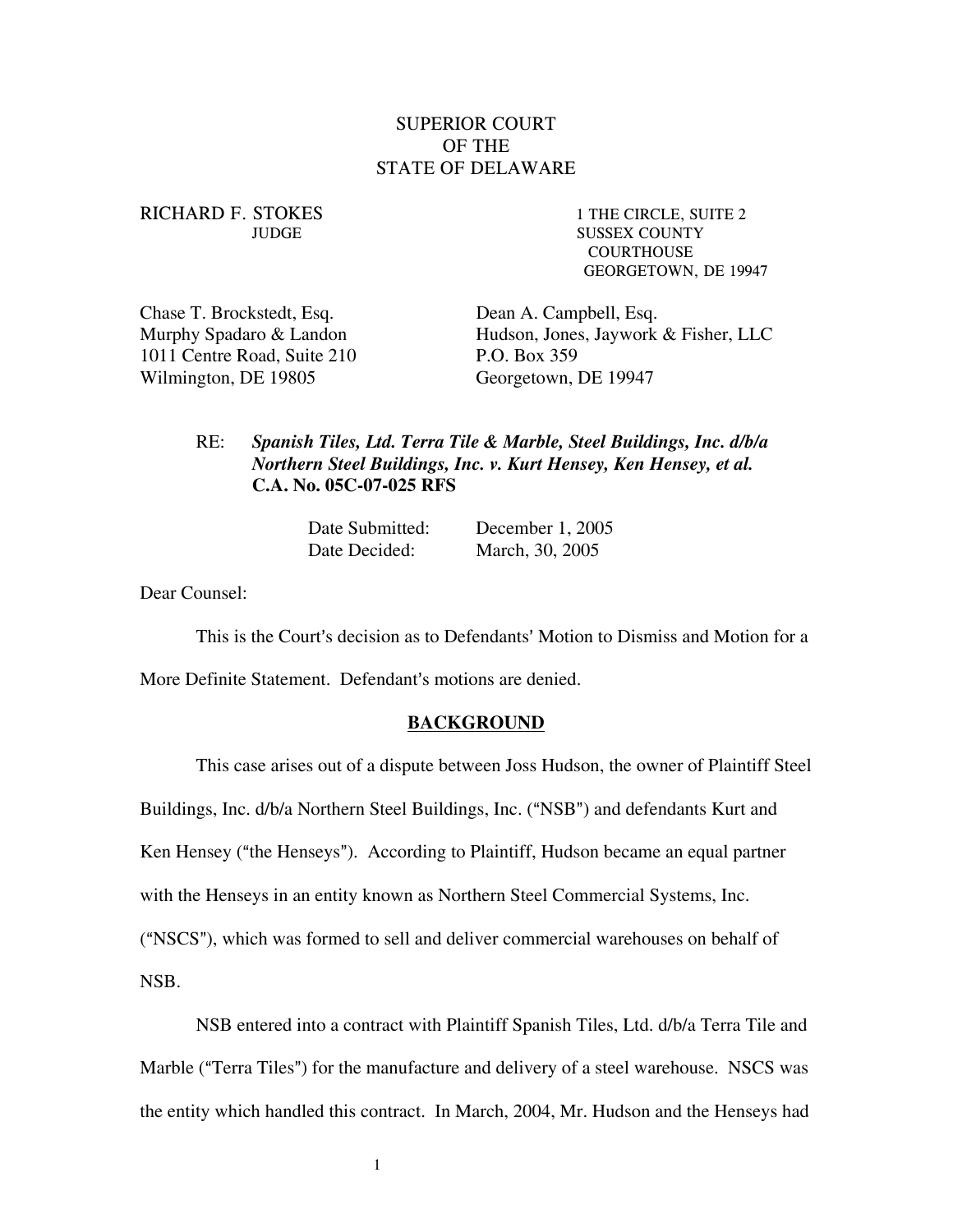a disagreement and Mr. Hudson was removed as a partner in NSCS. As a result, NSCS was to be wound down pursuant to Delaware law and was no longer the entity overseeing NSB. As NSCS was dissolved the clients of the entity were divided between NSB and the Henseys. The Henseys were to assume the Terra Tile contract. Terra Tile was apparently never notified and still believed that NSB was fulfilling its contract. Notwithstanding the fact that NSB was no longer involved, Defendants accepted the sum of \$72, 793.75 from Terra Tile as a deposit for a steel warehouse. The building was to be delivered in March of 2005. Defendants neither supplied a warehouse, nor returned the money. These are the basic facts and allegations which underlie the complaint.

Stemming from them, Plaintiffs allege a host of issues, including breach of contract, tortious interference with contracts and prospective contracts, violation of the Deceptive Trade Practices Act, common law fraud, unlawful practice and defamation.

#### **STANDARD OF REVIEW**

The Court must assume all well-pleaded facts or allegations in the complaint as true when evaluating a Motion to Dismiss under Rule [1](#page-1-0)2 (b)  $(6)$ .<sup>1</sup> The Court will not dismiss a claim unless the Plaintiff would not be entitled to recover under any circumstances that are susceptible to proof.<sup>[2](#page-1-1)</sup> The complaint must be without merit as a matter of fact or law to be dismissed.<sup>[3](#page-1-2)</sup> The Plaintiff or complainant will have every reasonable factual inference drawn in his favor. $4$  "Dismissal is warranted where the plaintiff has failed to plead facts supporting an element of the claim, or that under no reasonable interpretation of the facts alleged could the complaint state a claim for which

<span id="page-1-0"></span><sup>&</sup>lt;sup>1</sup> *RSS Acquisition, Inc. v. Dart Group Corp.*, 1999 WL 1442009, \*2 (Del. Super.). <sup>2</sup> *Id* 

<span id="page-1-1"></span>

<span id="page-1-2"></span><sup>3</sup> *Id.* 

<span id="page-1-3"></span><sup>4</sup> *Ramunno v. Cawley,* 705 A.2d 1029, 1036 (Del.1998).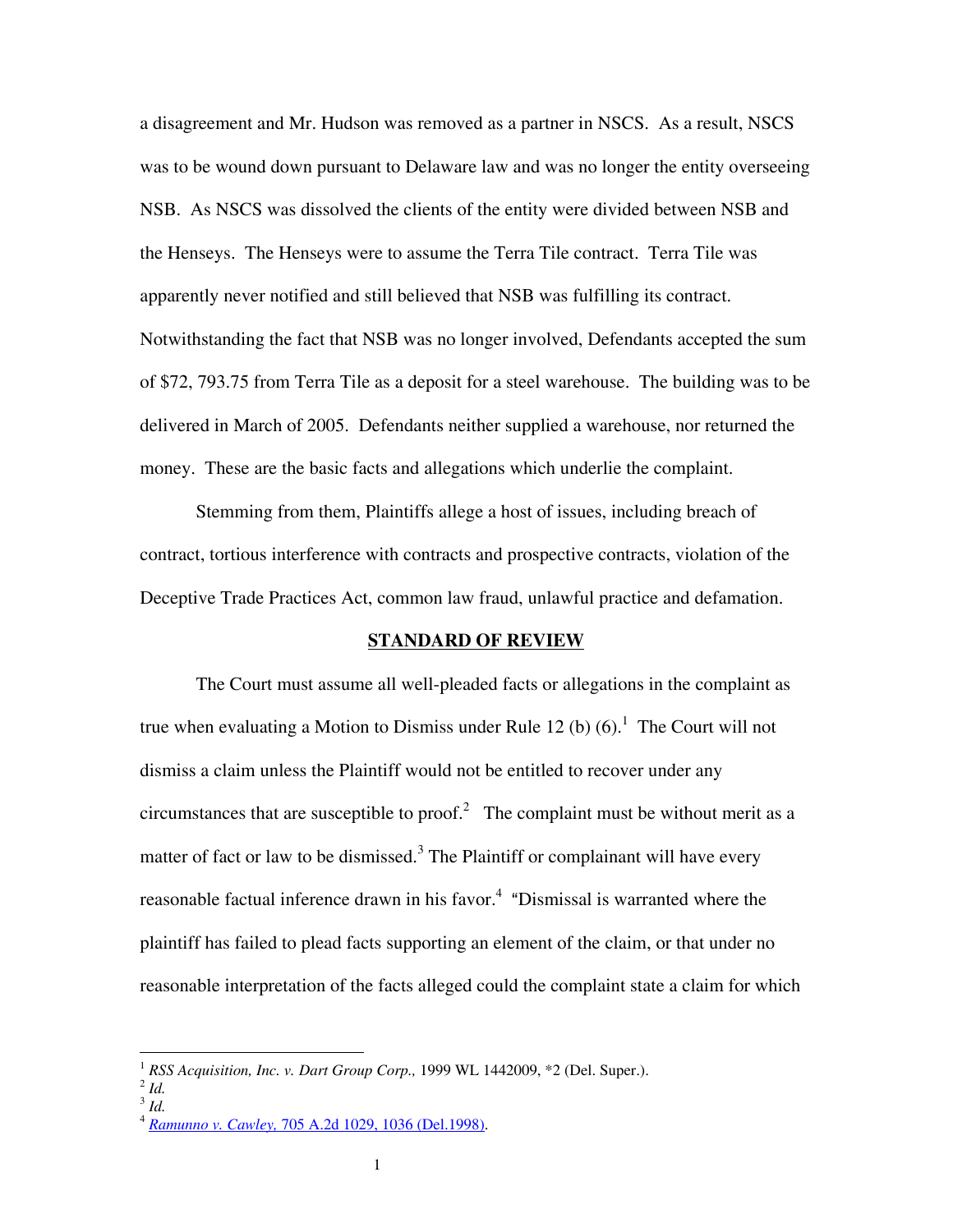relief might be granted.<sup>"[5](#page-2-0)</sup> "Where allegations are merely conclusory, however (*i.e.*,

without specific allegations of fact to support them) they may be deemed insufficient to

withstand a motion to dismiss. $^{16}$  $^{16}$  $^{16}$ 

Alternatively, Rule 12 (e) states that:

If a pleading to which a responsive pleading is permitted is so vague or ambiguous that a party cannot reasonably be required to frame a responsive pleading, the party may move for a more definite statement before interposing a responsive pleading. The motion shall point out the defects complained of and the details desired.

AIf the complaint is found to be vague or ambiguous, the Plaintiff will be required to correct any defects with a more definite statement. $"$ 

#### **DISCUSSION**

Defendants have submitted a Motion for a More Definite Statement and Motion to Dismiss, asking this Court to dismiss all claims against the Hensey brothers as well as all counts stated in the complaint, due to failure to state a claim upon which relief can be granted. Alternatively, Defendants ask for an order from this Court directing Plaintiffs to submit a more definite statement for all counts.

Our Supreme Court has stated that "Rule 8 of the Superior Court Rules" and the Federal Rules of Civil Procedure set forth the characteristics of good pleading. The intent and effect of this rule is to permit a claim to be stated in general terms and to discourage battles over the mere form of

<span id="page-2-0"></span><sup>5</sup> *Hedenberg v. Raber,* 2004 WL 2191164, \*1 (Del. Super.) *citing Evans v. Perillo,* 2000 Del. Super. Lexis 243, at \*5-6.

<span id="page-2-1"></span><sup>6</sup> *Lord v. Souder*, 748 A.2d 393, 398 (Del. 2000) *citing In re Tri-Star Pictures, Inc Litig.,* 634 a.2d 319, 326 (Del. 1993).

<span id="page-2-2"></span> $7$  *Crowhorn v. Nationwide Mut. Ins. Co.*, 2001 WL 695542,  $*2$  (Del. Super.).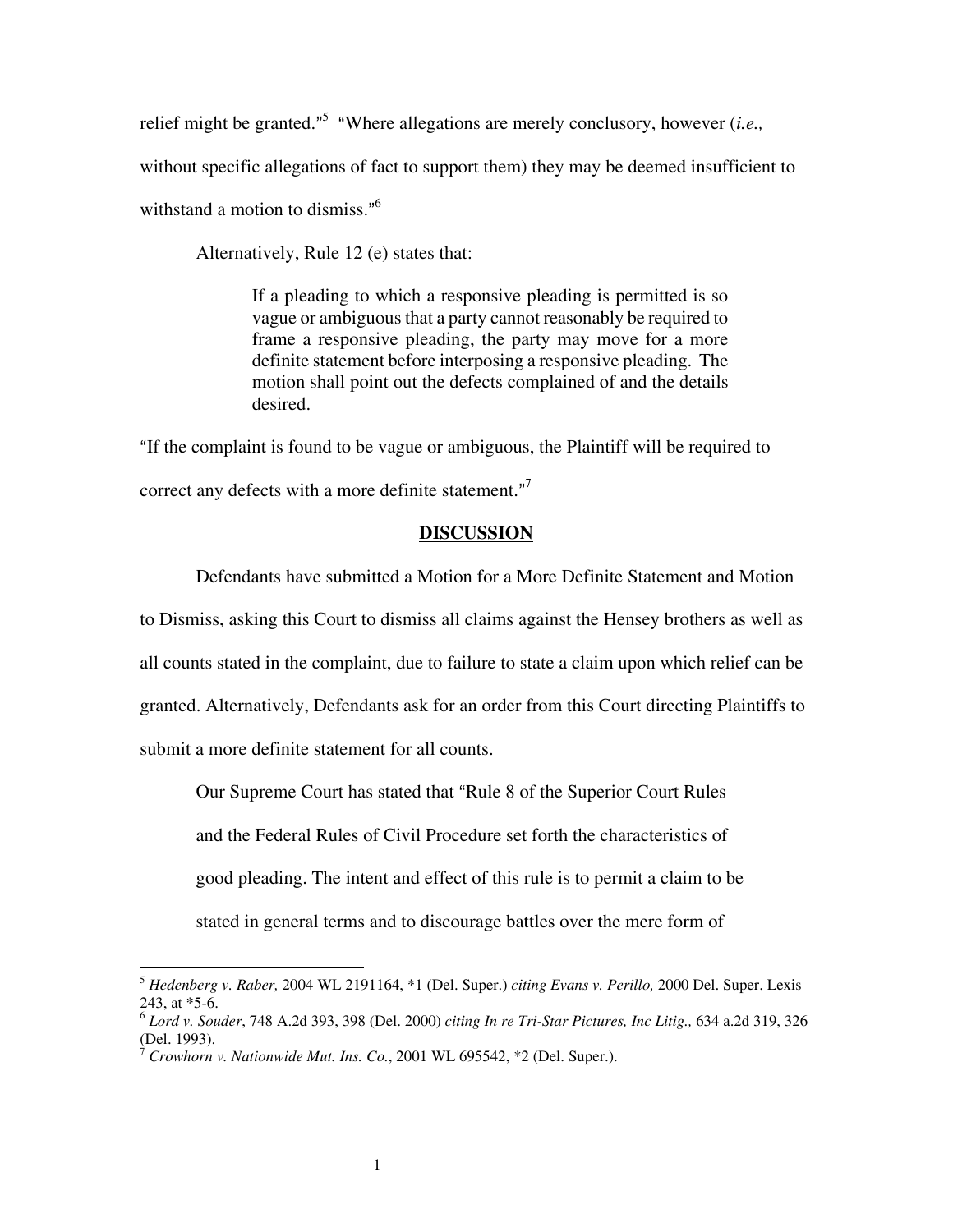statement. *United States v. Iroquois Apartments, Inc.*, D.C., 21 F.R.D.

151; *Nagler v. Admiral Corp.*, 2 Cir., 248 F.2d 319. To the pleadings is normally assigned the task of general notice-giving. The task of narrowing and clarifying the basic issues and ascertaining the facts relative to other issues is the role of the deposition discovery process. *Stitt v. Lyon*, 9 Terry 365, 103 A.2d 332; *Wiener v. Markel*, 8 Terry 449, 92 A.2d 706. See, too, *Clark, Special Pleading in the 'Big Case'*, 21 F.R.D. 45-54.

In *Buchanan Service, Inc., v. Crew*, 11 Terry 22, 122 A.2d 914, 917, this Court stated: As was stated in *Pfeifer v. Johnson Motor Lines, Inc.*, 8 Terry 191, 89 A.2d 154, the discovery devices are designed to fulfill the function of issue formulation as well as the function of fact revelation. Since pleading has been streamlined and restricted to the limited scope of notice-giving, the function of formulating and clarifying the issues has passed from the pleadings to the discovery devices and the pre-trial conference. There being nothing in the Rules to indicate otherwise, legal issues and the contentions of the parties as to what the facts are, as well as the facts themselves, are open to discovery." *Delaware Valley Drug Co. v. Kline*, 144 A.2d 403 (Del. 1958).

The Supreme Court has further noted that "[a]n allegation, though vague or lacking in detail, is nevertheless "well-pleaded" if it puts the opposing party on notice of the claim being brought against it. *Diamond State Tel. Co. v. University of Del.,* Del.Supr., 269 A.2d 52, 58 (1970)." *Precision Air Inc. v. Standard Chlorine of Del. Inc.*, 654 A.2d 403 (Del. 1995). In addition to the rulings of the Supreme Court, this Court noted in a case on a similar motion asking for more evidentiary facts, that "if the complaint contained these facts it would no longer be a 'short and plain statement of the claim' as is required by Rule 8(a). It would become prolix with allegations of evidence.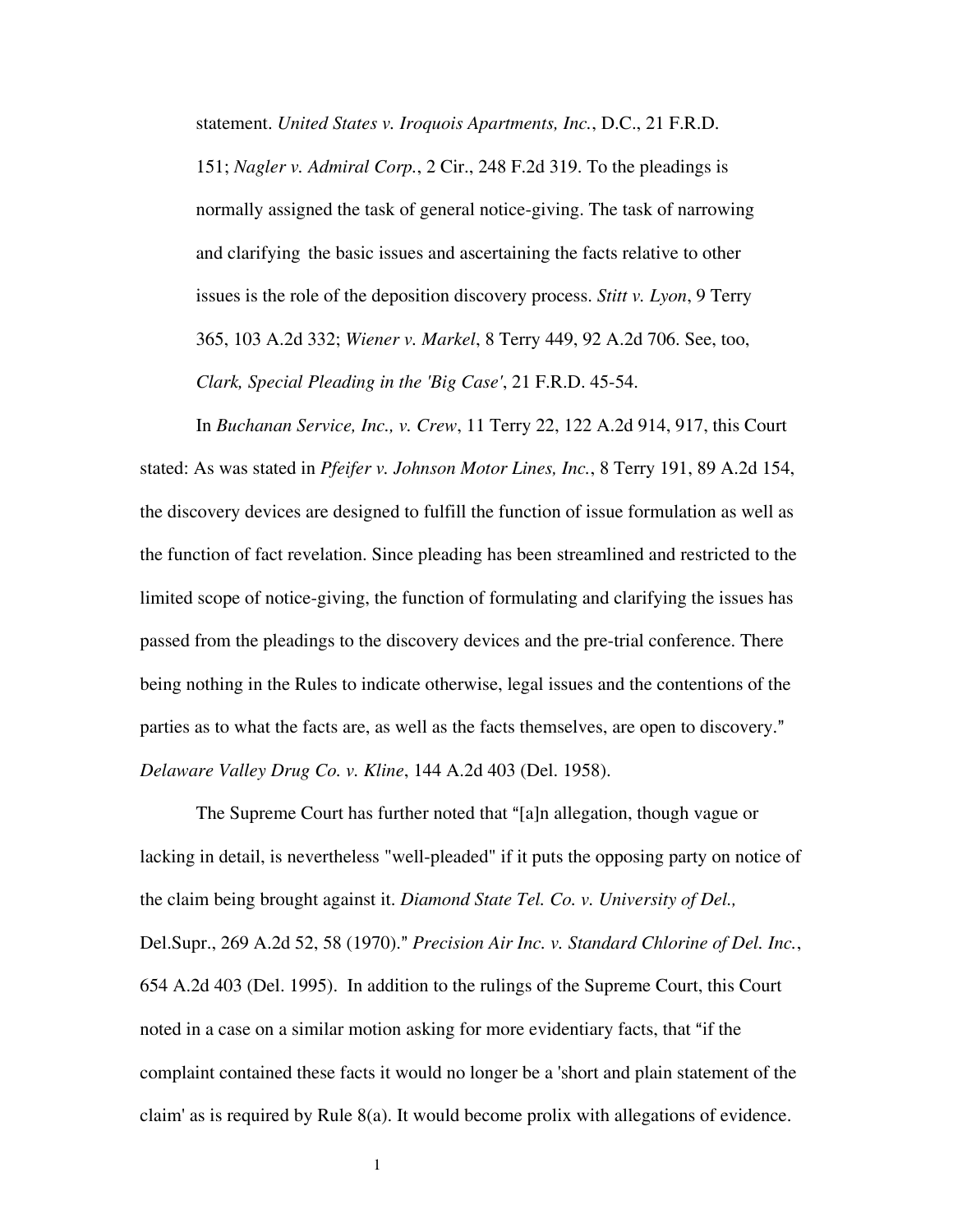<span id="page-4-1"></span>The plaintiff will not be required to plead evidentiary facts and the defendant must exercise his rights under the discovery Rules in order to ascertain such of these facts as he may be entitled to obtain from the plaintiff." *Bullock v. Maag*, 94 A.2d 413 (Del.) Super. Ct. 1952.).

In light of these rulings each of the counts alleged in the complaint will be discussed in turn, and reviewed according to the standard of review previously explained.

#### **Count I - Breach of Contract**

Our Supreme Court has ruled that there are three elements in a breach of contract case: the existence of a contract, the breach of an obligation imposed by that contract, and resulting damages to the plaintiff. $8<sup>8</sup>$  $8<sup>8</sup>$ 

In this case, Plaintiffs have alleged that there was a contract, that the contract was assumed by one of the defendants and later breached, resulting in damages to Terra Tile. As such, Plaintiffs have met the minimal requirements for a well pleaded complaint.<sup>[9](#page-4-1)</sup>

<span id="page-4-0"></span><sup>8</sup> *Gutridge v. Iffland***,** 889 A.2d 283 (Del. 2005). Quoting *VLIW Tech., LLC v. Hewlett-Packard Co.,*<sup>840</sup> A.2d 606, 612 (Del. 2003.).

 $9<sup>9</sup>$  Although not explicitly stated, Plaintiffs' claims would support an allegation of breach of implied contract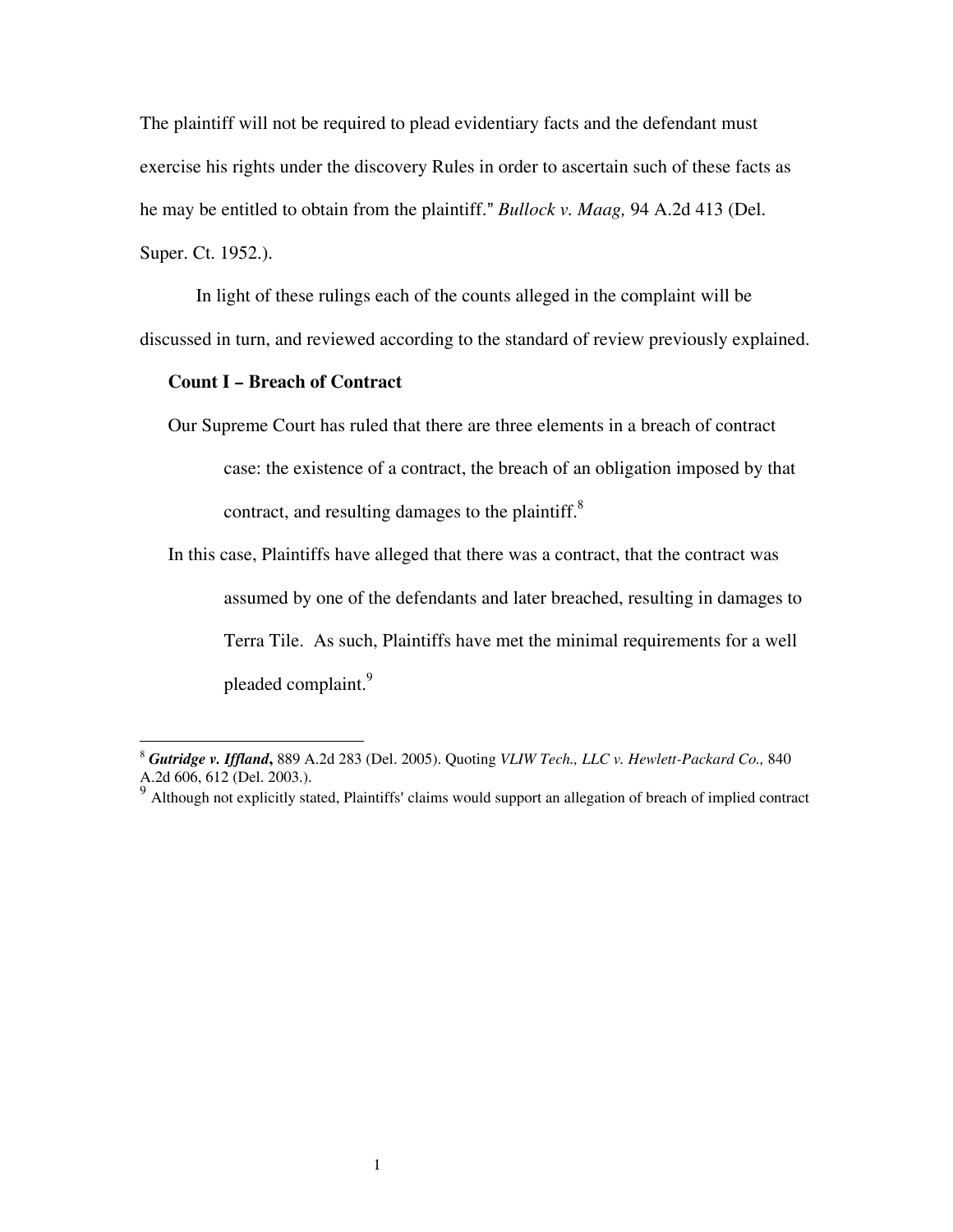Specifically, the allegations state that Kurt Hensey, for himself and the other defendants, breached a contract by accepting a payment of \$72,793.75 from Terra Tile for a steel building that was never delivered. Damages are alleged by reason of the breach.

For the forgoing reasons, Defendants' Motion is denied as to Count I

of the Complaint.

 $\overline{\phantom{a}}$ 

1. Count II – Tortious Interference with Contractual Relations

Our Supreme Court has clearly iterated the standard for a cause of

action for tortious interference with contractual relations. "In order to prove a

on the theory that Kurt Hensey accepted \$72, 793.27 under such circumstances that make retention unjust. <sup>4</sup> A contract implied in law permits recovery of that amount by which the defendant has benefited at the expense of the plaintiff in order to preclude unjust enrichment. *Barrett Builders v. Miller,* 576 A.2d 455 (Conn.1990); *see also Lawrence v. DiBiase,* 2001 Del.Super. LEXIS 368 (Feb. 27, 2001 Del.Super.). To claim restitution, the plaintiff must show that the defendant was unjustly enriched and secured a benefit that it would be unconscionable to allow her to retain. *Midcoast Aviation v. General Electric Credit Corp.* 907 F.2d 732 (7th Cir.1990).The essential elements of a quasi-contract are a benefit conferred upon the defendant by the plaintiff, appreciation or realization of the benefit by the defendant, and acceptance and retention by the defendant of such benefit under such circumstances that it would be inequitable to retain it without paying the value thereof. 66 Am Jur 2d *Restitution and Implied Contracts*, Sec. 11 (2001) (citations omitted)." Powell v. Powell, 2006 WL 136500 (Del.Com.Pl.).

AThis cause of action was developed at common law as one of the counts general assumpsit. 66 Am Jur 2d *Restitution and Implied Contracts*, Sec.169; *see also Ramunno v. Persimmon Lane Apts.,* 1976 Del. C.P. LEXIS 11 (July 8, 1976). It is founded on the principle that one should not enrich himself at the expense of another." *Id.*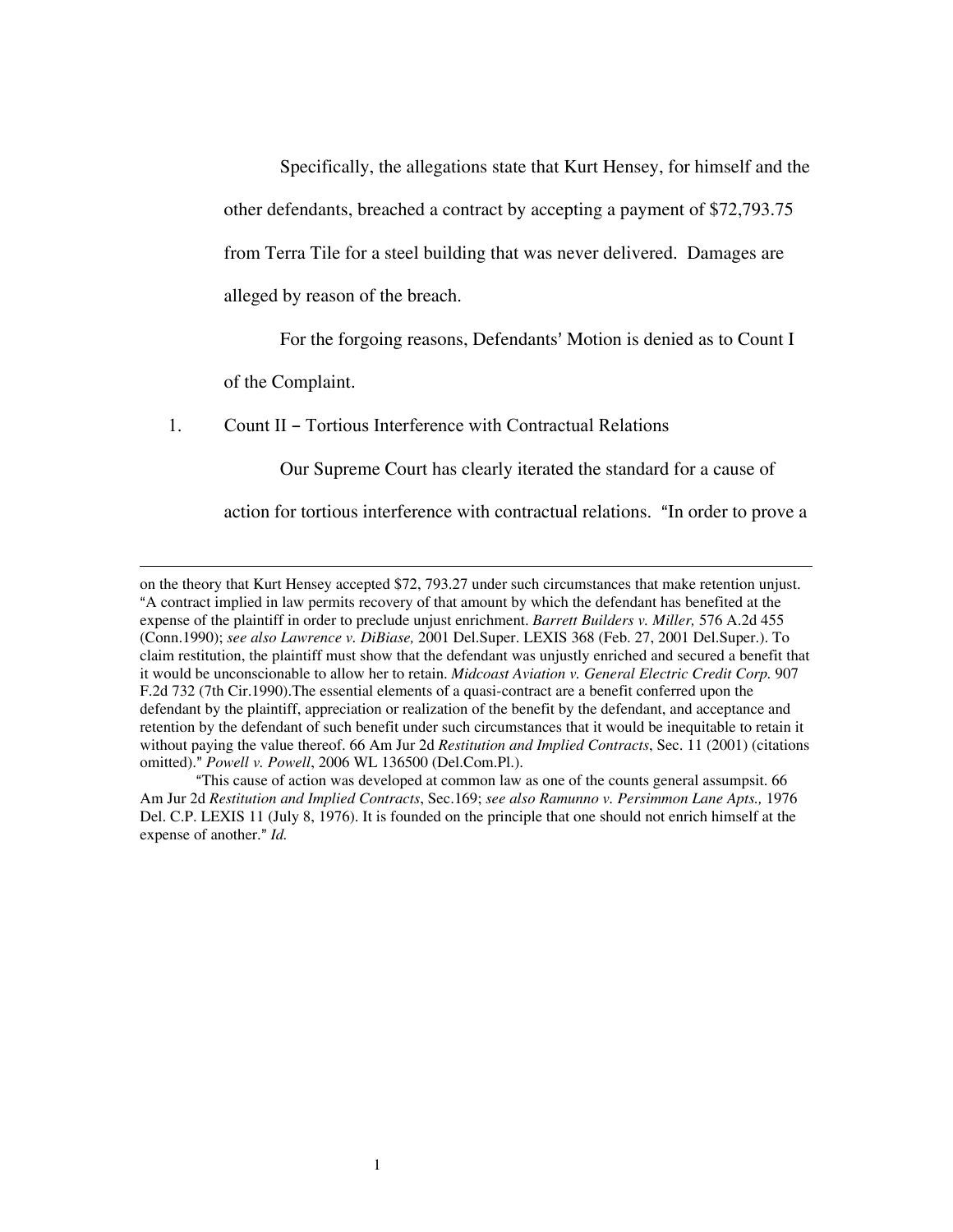cause of action for interference with contractual relations, the claimant must show:  $(1)$  a contract;  $(2)$  of which the defendant was aware;  $(3)$  an intentional act by the defendant that is a significant factor in causing the breach of the contract; (4) without justification; and (5) that act causes injury or results in injury. *Aeroglobal Capital Mgmt. v. Cirrus Indus.*, 871 A.2d 428 (Del. 2005)"

*Murphy v. Bishop***,** 2005 WL 991400 (Del.Com.Pl.).

As in Count I, Plaintiff has alleged the existence of a contract of which the defendants were aware, that one or more of the defendants, without justification, did accept payment from Terra Tile for a building that was not delivered, thereby breaching the contract and causing injury to Terra Tile. Defendants respond that Counts II and III of Plaintiff's complaint are inconsistent and should therefore be dismissed. However, Superior Court Civil Rule 8 (2) clearly states that:

"A party may set forth two or more statements of a claim or defense alternately or hypothetically, either in one count or defense or in separate counts or defenses. When two or more statements are made in the alternative and one of them if made independently would be sufficient, the pleading is not made insufficient by the insufficiency of one or more of the alternative statements. *The party may also state as many separate claims or defenses as the party has, regardless of consistency.*" (emphasis added).

For the foregoing reasons, Defendants' Motion is denied as to Count II of the

Complaint.

2. Count III - Tortious Interference with Prospective Contractual Relations

In Count III of the Complaint, Plaintiffs allege tortious interference with

contractual relations. "The elements of that tort are:  $(1)$  the existence of a valid business

relation or expectancy, (2) the interferer's knowledge of the relationship or expectancy,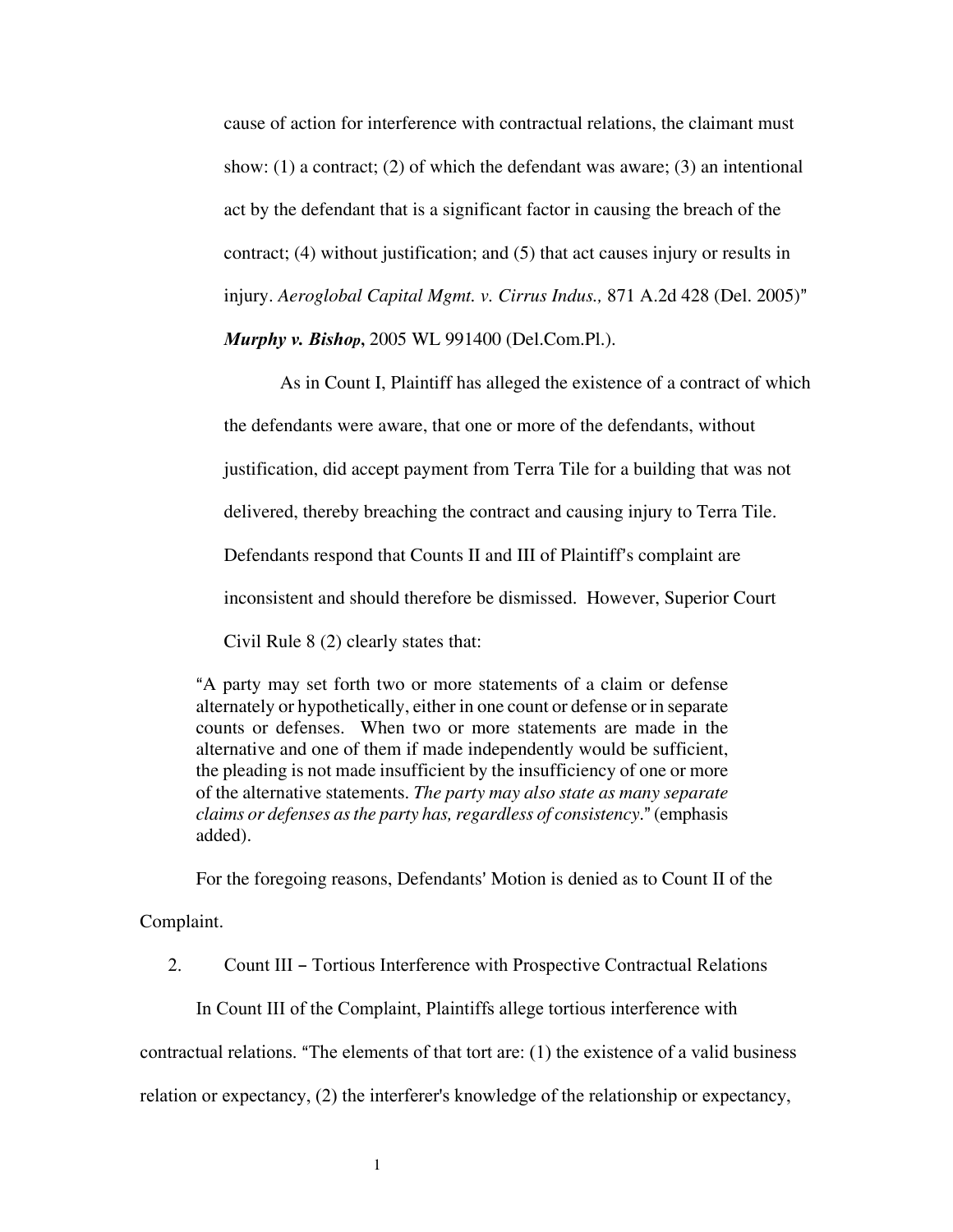(3) intentional interference that (4) induces or causes a breach or termination of the relationship or expectancy and that (5) causes resulting damages to the party whose relationship or expectancy is disrupted. *CPM Indus., Inc. v. Fayda Chemicals & Minerals, Inc.,* Del. Ch., C.A. No. 15996, Jacobs, V.C. (Nov. 26, 1997), and cases cited therein." *In re Frederick's of Hollywood, Inc.*, 1998 WL 398244 (Del.Ch.).

In their Compliant, Plaintiffs allege that one or more of the defendants has been intentionally interfering in the relations of NSB with its clients and prospective clients. The Complaint alleges that as one or more of the defendants was formerly employed by NSB and is now a competitor, the business relations and expectancies are known to the defendants. It further alleges that one or more of the defendants are interfering in such way as to cause the termination of these relations and expectancies, and that this intereference has resulted in damages to NSB.

For the foregoing reasons, Defendants' Motion is denied as to Count III of the Complaint.

3. Count IV - Violation of the Deceptive Trade Practices Act

6 Delaware Code § 2531 lays out the elements of the Deceptive Trade Practices Act. It states:

"(a) A person engages in a deceptive trade practice when, in the course of a business, vocation, or occupation, that person:

(1) Passes off goods or services as those of another;

(2) Causes likelihood of confusion or of misunderstanding as to the source, sponsorship, approval, or certification of goods or services;

(3) Causes likelihood of confusion or of misunderstanding as to affiliation, connection, or association with, or certification by, another;

(4) Uses deceptive representations or designations of geographic origin in connection with goods or services;

(5) Represents that goods or services have sponsorship, approval, characteristics, ingredients, uses, benefits, or quantities that they do not have, or that a person has a sponsorship, approval, status, affiliation, or connection that the person does not have;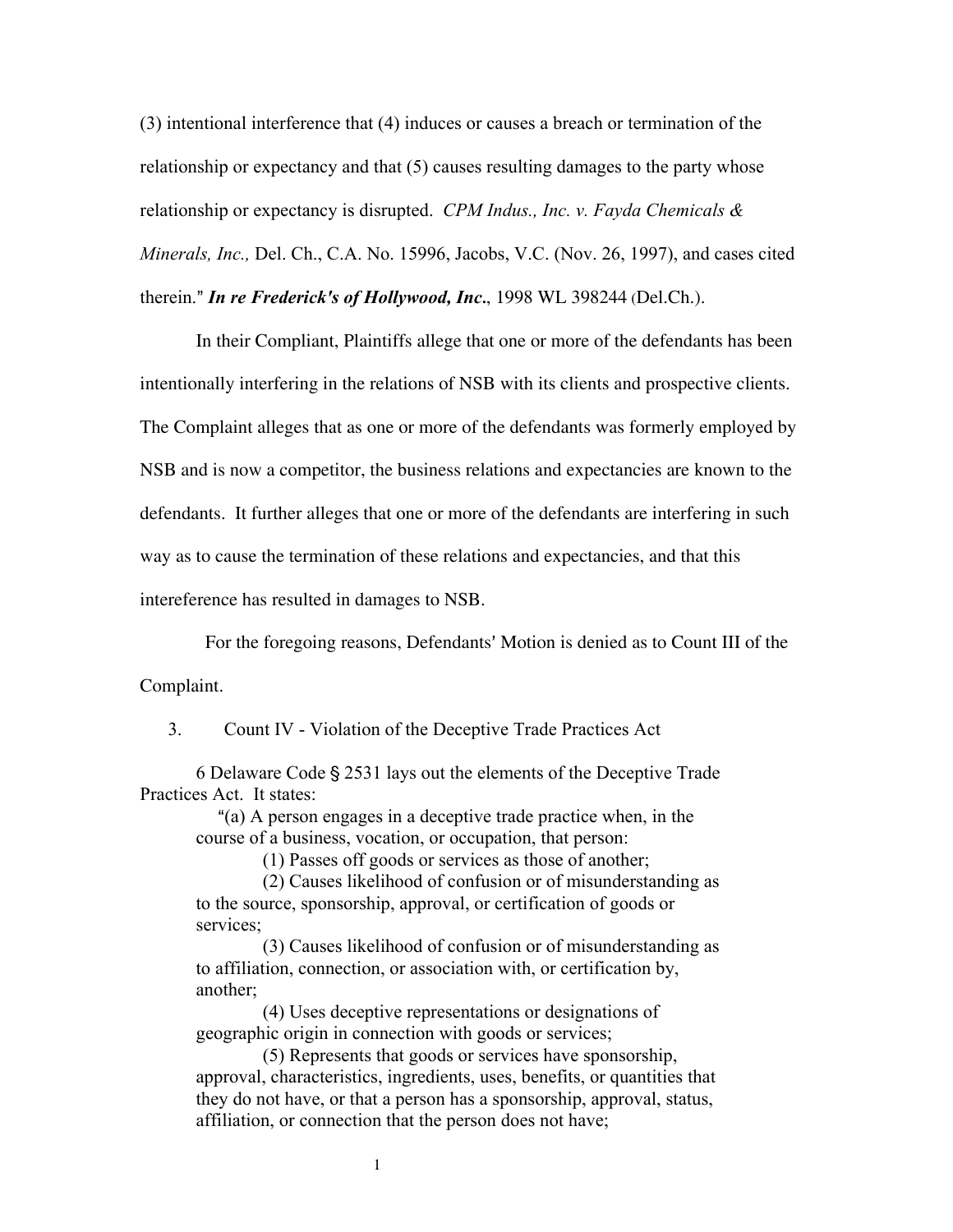(6) Represents that goods are original or new if they are deteriorated, altered, reconditioned, reclaimed, used, or secondhand;

(7) Represents that goods or services are of a particular standard, quality, or grade, or that goods are of a particular style or model, if they are of another;

(8) Disparages the goods, services, or business of another by false or misleading representation of fact;

(9) Advertises goods or services with intent not to sell them as advertised;

(10) Advertises goods or services with intent not to supply reasonably expectable public demand, unless the advertisement discloses a limitation of quantity;

(11) Makes false or misleading statements of fact concerning the reasons for, existence of, or amounts of, price reductions; or

(12) Engages in any other conduct which similarly creates a likelihood of confusion or of misunderstanding.

(b) In order to prevail in an action under this chapter, a complainant need not prove competition between the parties or actual confusion or misunderstanding."

In this case, Plaintiffs make nine separate allegations concerning violations of the

Deceptive Trade Practices act. Plaintiffs first allege that the defendants, in the course of

their business, have assumed contracts, including but not limited to the Terra Tile

contract by, passing off their goods and/or services as those of NSCS and/or NSB. The

facts alleged in the complaint, incorporated by reference by numbered paragraph 60,

make out a prima facie for this charge under 6 *Del. C.* §2532.

As previously noted, the purpose of the pleadings it so put the defendant on notice as to the elements of the complaints against it. In this case, as the first of the nine allegations of violations of the Deceptive Trade Practices Act has met Plaintiffs' burden at the pleading stage, the other eight allegations need not be addressed at this time. Further review of these allegations can be made during the deposition and discovery process.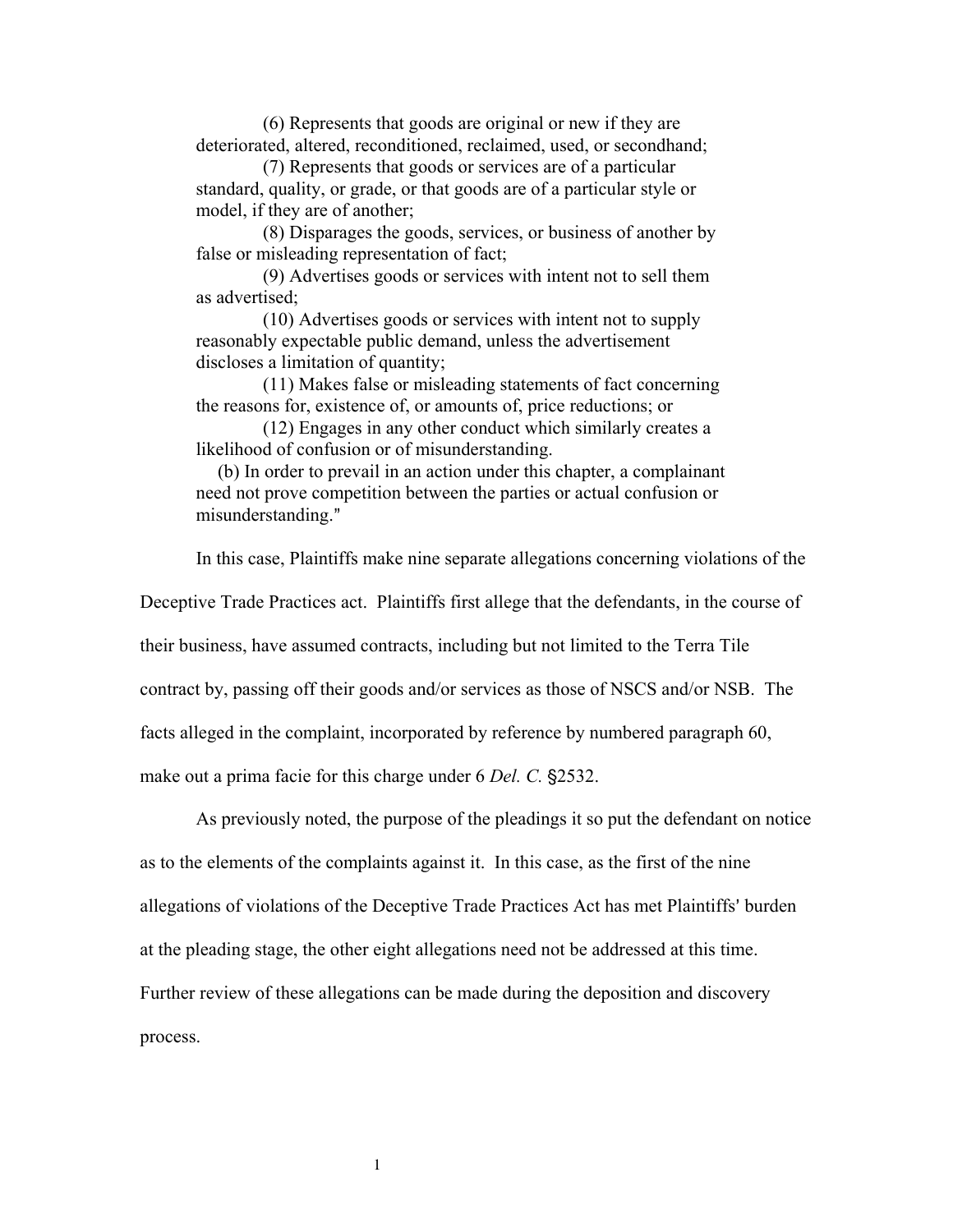Considering the forgoing, Defendants' Motion is denied as to Count IV of the Complaint.

4. Count V - Unlawful Practice

6 Delaware Code '2513 lays out the elements of an unlawful practice claim. It states in pertinent part that:

"(a) The act, use or employment by any person of any deception, fraud, false pretense, false promise, misrepresentation, or the concealment, suppression, or omission of any material fact with intent that others rely upon such concealment, suppression or omission, in connection with the sale, lease or advertisement of any merchandise, whether or not any person has in fact been misled, deceived or damaged thereby, is an unlawful practice."

In this case, Plaintiffs allege that the defendants' have violated 6 *Del. C.* § 2513 in

their actions pertaining to the sale and non-delivery of a steel building to Terra Tile,

including the obtaining of a down payment on the building in March, as well as the

promise to deliver the building made in January.

The facts alleged in the Complaint, incorporated by reference in numbered

paragraph 64, make out the elements of a prima facie case for unlawful practice.

Considering the foregoing, Defendants' Motion is denied as to Count V of the Complaint.

5. Count VI - Common Law Fraud

"In order to plead common law fraud in Delaware, plaintiffs must aver facts supporting the following elements: (1) the defendant made a false representation, usually one of fact; (2) the defendant had knowledge or belief that the representation was false, or made the representation with requisite indifference to the truth; (3) the defendant had the intent to induce the plaintiff to act or refrain from acting; (4) the plaintiff acted or did not act in justifiable reliance on the representation; and (5) the plaintiff suffered damages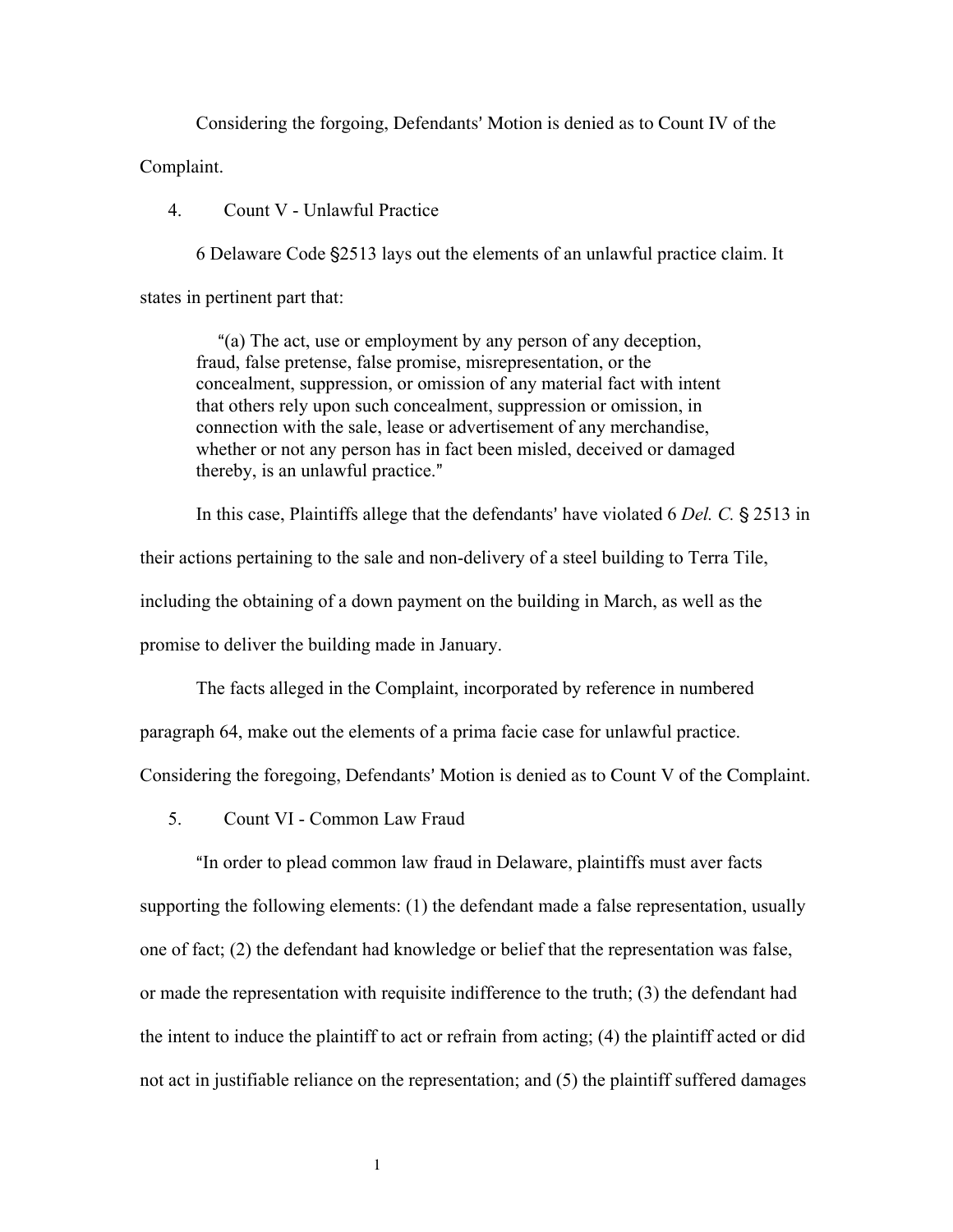as a result of such reliance. *Albert v. Alex Brown Management Services, Inc*., 2005 WL 2130607, at \*7 (Del. Ch.).@ *Unisuper Ltd. v. News Corp.***,** 2005 WL 3529317 (Del.Ch.).

"Fraud claims are subject to the heightened pleading standards of Rule 9(b). This means that the pleading must identify the "time, place and contents of the false representations, the facts misrepresented, as well as the identity of the person making the misrepresentation and what he obtained thereby." *York Linings v. Roach*, 1999 Del. Ch. LEXIS 160, at \*25 (Del. Ch. July 28, 1999). (internal quotations and citations omitted).@*Albert v. Alex Brown Management Services, Inc., 2005 WL 2130607* (Del.Ch.).

In this case, Plaintiffs' Complaint lays out all the requisite facts of an action for fraud. Plaintiff allege that on or about May 28, 2004, Kurt Hensey, acting on behalf of NSCS and/or BQ misrepresented to Terra Tile that he would be supplying them with a steel building as per the terms of their original contract with NSB. As a result of this misrepresentation, Kurt Hensey induced Terra Tile to send him \$72,793.75 a deposit check made out to him personally as "Kurt Hensey of NSCS." Kurt Hensey then accepted this check. On January 10, 2005, Kurt Hensey then fraudulently induced the defendant Terra Tile to refrain from acting against him by promising a steel building would be delivered on or before March 20, 2005. No steel building was ever delivered and Plaintiffs Terra Tile suffered economic damages as a result of their justifiable reliance on Kurt Hensey's representation.

Considering the foregoing, Defendants' Motion is denied as to Count VI of the Complaint.

6. Count VII - Defamation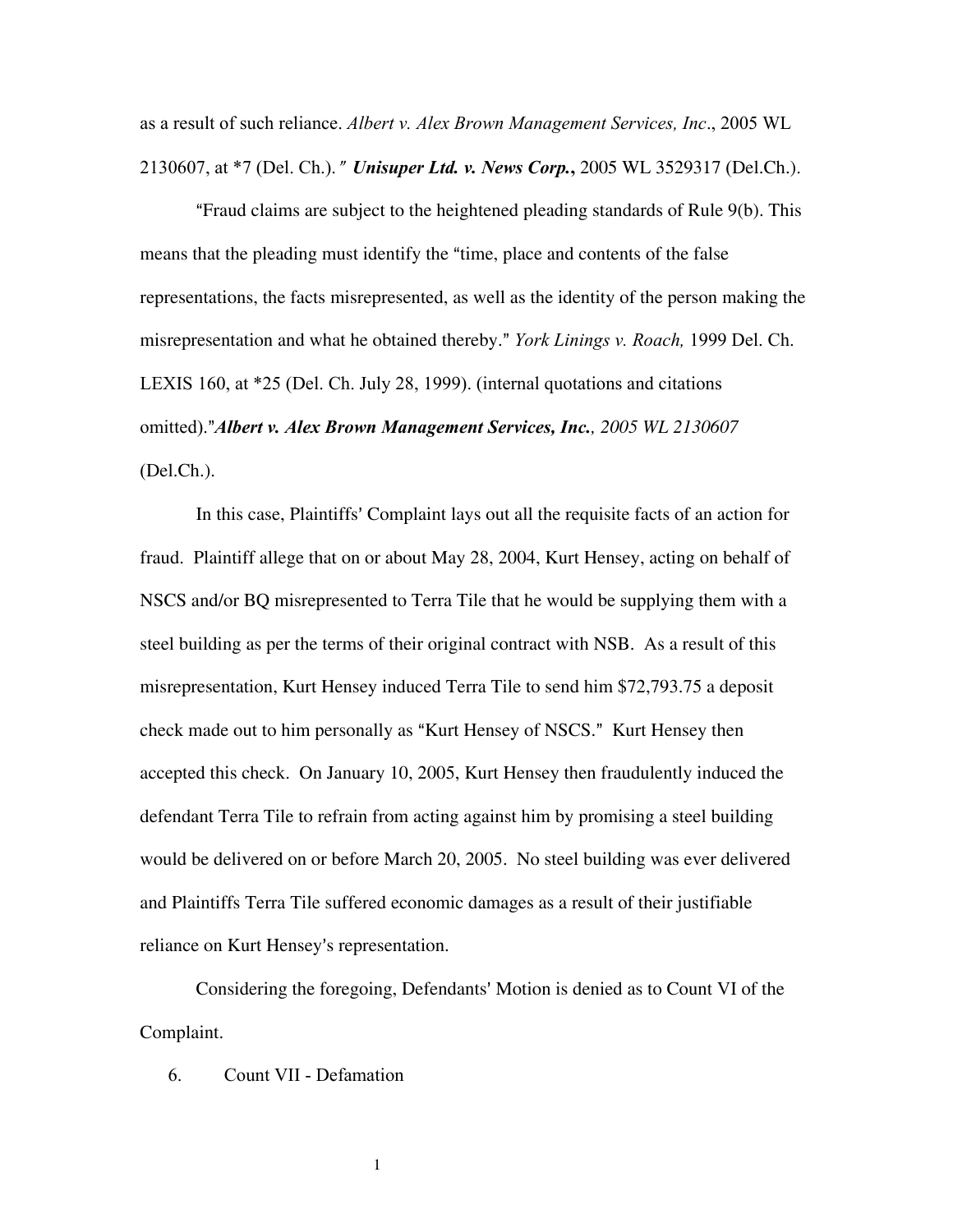"A plaintiff must plead five elements in a defamation action: 1) the defamatory character of the communication; 2) publication; 3) that the communication refers to the plaintiff; 4) the third party's understanding of the communication's defamatory character; and 5) injury.<sup> $n^{10}$ </sup> Special damages are required for slander (oral defamation) to be actionable.<sup>11</sup> However, slander per se is actionable without proving special damages.<sup>12</sup> Slander per se is made up of four general categories of statements.<sup>13</sup> The four types of statements are ones that: 1) malign one in a trade, business, or profession; 2) impute a crime; 3)imply one has a loathsome disease; or 4) impute unchastity to a woman.<sup>14</sup> Libel (written defamation) does not require special damages.<sup>[15](#page-11-5)</sup>

In this case, Plaintiffs allege that one or more of the defendants, made statements about Joss Hudson and NSB during their competition with NSB which has diminished the esteem, respect, goodwill and/or confidence in which NSB and Joss Hudson are held within the professional community. These statements were made to customers and suppliers as well as members of the community. Plaintiffs have successful pled all the elements of defamation.

Considering the foregoing, Defendants' Motion is denied as to Count VII of the Complaint.

#### **CONCLUSION**

<span id="page-11-0"></span><sup>10</sup> *Read v. Carpenter,* 1995 WL 945544, \*2 (Del. Super.). <sup>11</sup> *Id.* <sup>12</sup> *Id.* <sup>13</sup> *Id.* <sup>14</sup> *Id.* 

<span id="page-11-1"></span>

<span id="page-11-2"></span>

<span id="page-11-4"></span><span id="page-11-3"></span>

<span id="page-11-5"></span><sup>15</sup> *Spence v. Funk,* 396 A.2d 967, 971 (Del. 1978).